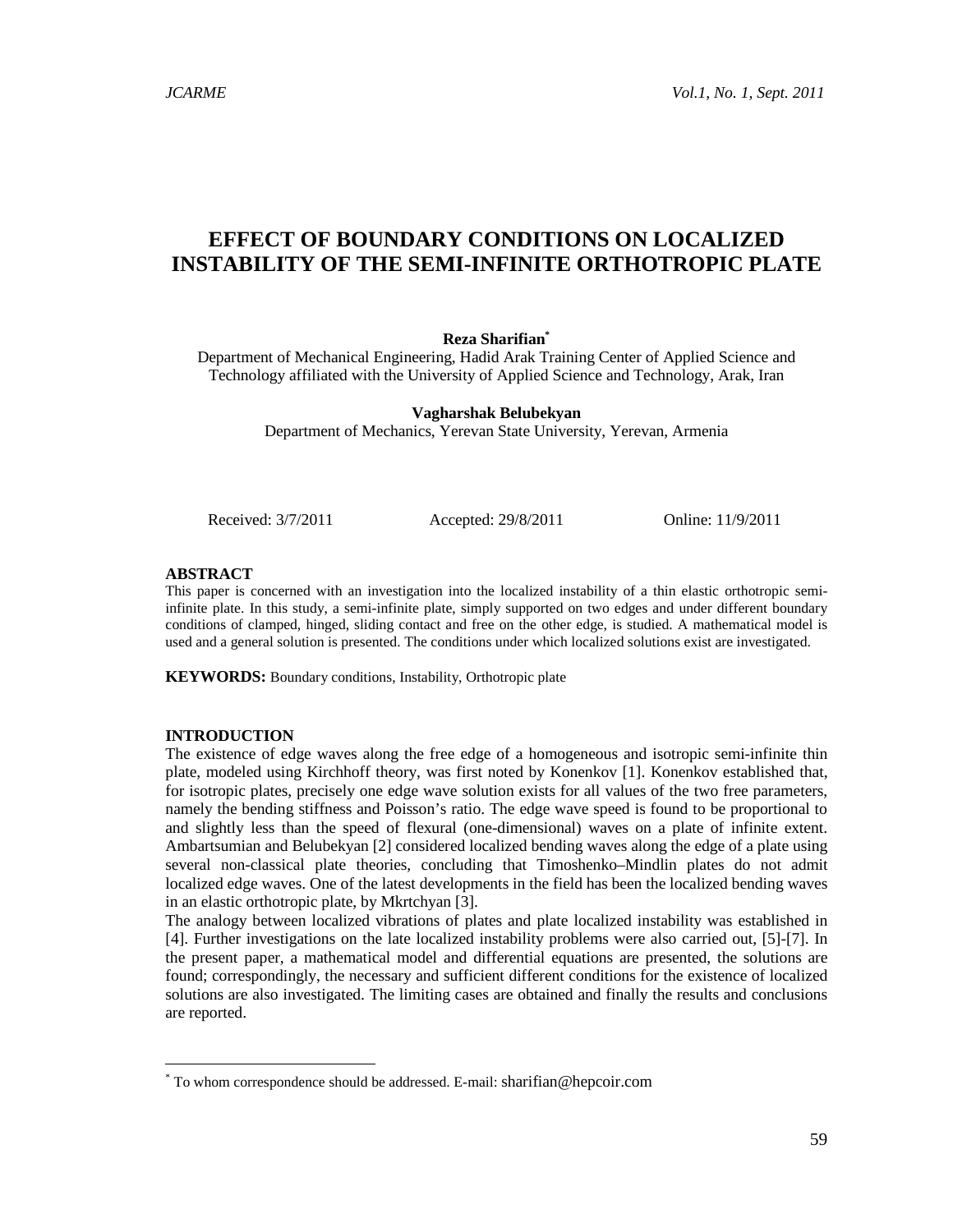# **MATHEMATICAL MODELING**

A semi-infinite plate with two simply supported edges as illustrated in Fig. (1). is considered. The width of the plate is *b* and the thickness is  $2h$ . The Cartesian coordinate system  $(x, y, z)$  is chosen so that the plane  $(xoy)$  is coincident with the plate middle surface, while *z* is the coordinate along the thickness; the *x* axes and *y* are aligned in edges. The plate in Cartesian coordinates is to be defined by the following domain:

 $0 \leq x \leq \infty$   $0 \leq y \leq h$   $-h \leq z \leq h$ 

The plate is uniformly compressed along the edges  $y = 0$  and  $y = b$  with a constant load P. The stability equation for plate middle plane normal displacement  $w(x, y)$  can be expressed as [8], [9]:

$$
D_{11}\frac{\partial^4 w}{\partial x^4} + 2(D_{12} + 2D_{66})\frac{\partial^4 w}{\partial x^2 \partial y^2} + D_{22}\frac{\partial^4 w}{\partial y^4} + P\frac{\partial^2 w}{\partial y^2} = 0
$$
\n(1)



Fig. 1. Uniformly compressed semi-infinite plate simply supported along the edges  $y=0$  and  $y=b$ .

where  $D_{11}$ ,  $D_{22}$  are the bending stiffness in the *x*, *y* direction respectively. Further  $D_{11}$ ,  $D_{22}$ ,  $D_{12}$  and  $D_{66}$  can be written as:

$$
D_{11} = \frac{h^3}{12} \frac{E_1}{1 - v_{12}v_{21}}, \quad D_{22} = \frac{v_{21}}{v_{12}} D_{11},
$$
  

$$
D_{12} = v_{12}D_{11}, \quad D_{66} = \frac{h^3}{12} G_{12}
$$

and

$$
v_{21}E_1 = v_{12}E_2
$$

Here, the subscripts 1 and 2 refer to the *x* and *y* directions, respectively, so  $E_1$  is the Young modulus in the *x* direction,  $G_{12}$  is the shear modulus in the *x*-*y* plane, and  $V_{12}$  is the Poisson ratio for transverse strain in the *y* direction caused by stress in the *x* direction, with similar definition for  $E_2$  and  $V_{21}$ . The boundary conditions on the simply supported edges at  $y=0$ ,  $y=b$  are:

$$
\begin{cases} w = 0 \\ \frac{\partial^2 w}{\partial y^2} = 0 \end{cases} \qquad y = 0, \quad y = b \tag{2}
$$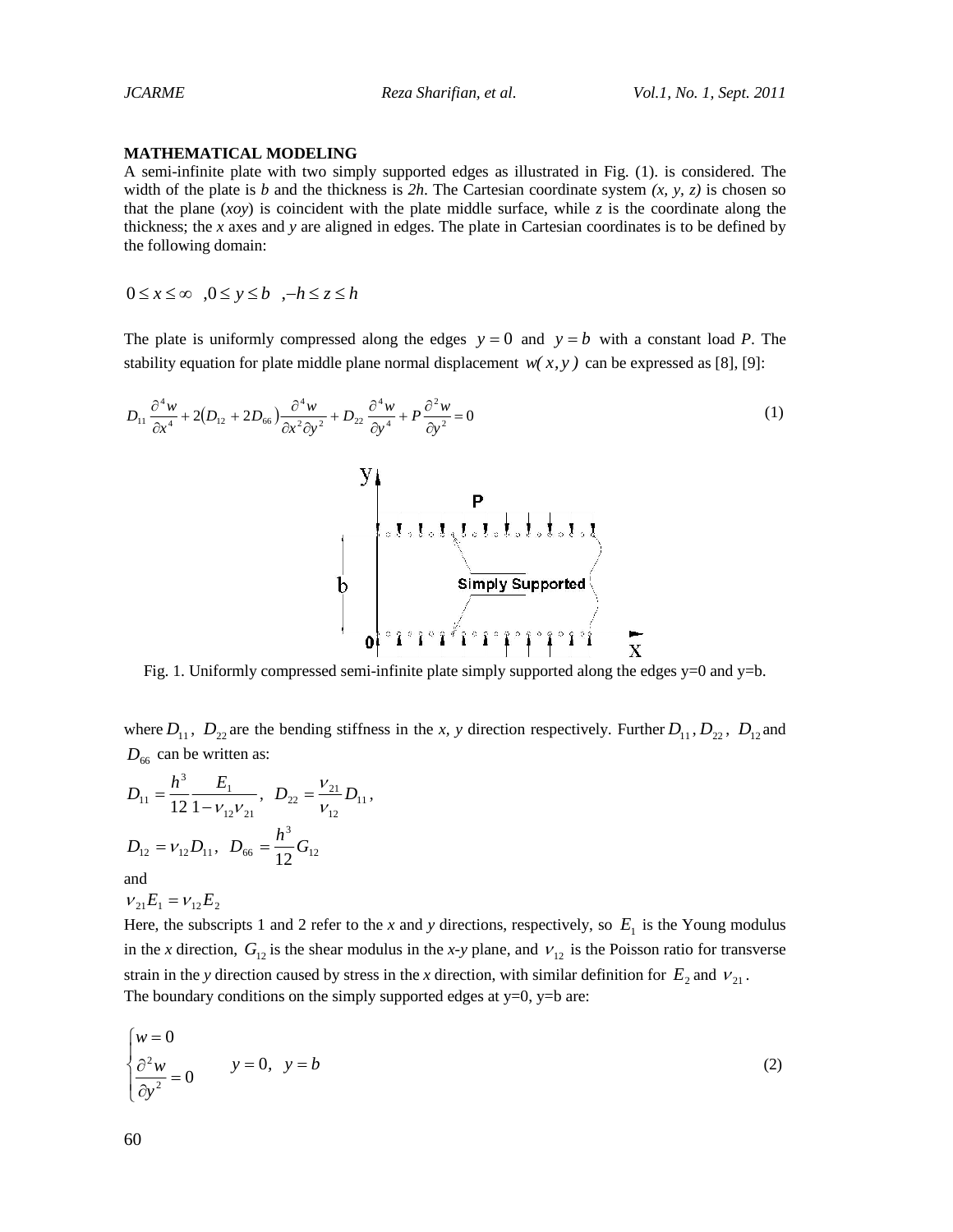Different boundary conditions will be considered for the edge  $x=0$ . One additional boundary condition is needed. If the plate is semi-infinite, the localization condition prescribes attenuation as  $x \rightarrow \infty$ , hence an additional constraint is:

$$
\lim_{x \to \infty} w = 0 \tag{3}
$$

General solution of Eq. (1) can be represented as series expansion:

$$
w = \sum_{n=1}^{\infty} f_n(x) \sin \lambda_n y, \text{ where } \lambda_n = n\pi/b
$$
 (4)

Eq. (4) and Eq. (1) yield to the following linear ordinary differential equation and the function  $f_n(x)$  can be determined by solving the ordinary differential equation:

$$
f_n^{\,N} - 2\alpha_1 \lambda_n^2 f_n^{\,N} + \alpha_2 \lambda_n^4 \Big( 1 - \eta_n^2 \Big) f_n = 0 \tag{5}
$$

where 
$$
\alpha_1 = \frac{D_{12} + 2D_{66}}{D_{11}}
$$
,  $\alpha_2 = \frac{D_{22}}{D_{11}}$ ,  $\eta_n^2 = \frac{P}{D_{22}\lambda_n^2}$  (6)

The attenuation condition of Eq.(3) implies that  $f_n(x) \to 0$  as  $x \to 0$ . Therefore, the general solution of Eq. (5) is in the form:

$$
f_n = A_n e^{-p_1 \lambda_n x} + B_n e^{-p_2 \lambda_n x} \tag{7}
$$

where  $p_1$  and  $p_2$  are given by:

$$
p_{1,2} = \sqrt{\alpha_1 \pm \sqrt{{\alpha_1}^2 - {\alpha_2} (1 - {\eta_n}^2)}}
$$
 (8)

Refering to Eq. (6) it is clear that:

$$
\alpha_1 > 0, \quad \alpha_2 > 0 \tag{9}
$$

and:

$$
\alpha_1 - \sqrt{{\alpha_1}^2 - {\alpha_2} (1 - {\eta_n}^2)} > 0 \quad \text{if} \quad 0 \le \eta_n^2 \le 1 \tag{10}
$$

The constants  $A_n$  and  $B_n$  can be obtained imposing the different boundary conditions at edge  $x = 0$ leading to a linear homogeneous system in  $A_n$  and  $B_n$ . The nontrivial solution is given by posing the determinant of the matrix of the coefficients to zero. That yields the equation in  $\eta_n$ .

The different boundary conditions at edge  $x = 0$  can be presented as follows:

#### **A. Clamped Edge**

The boundary conditions on the clamped edge at  $x = 0$  are: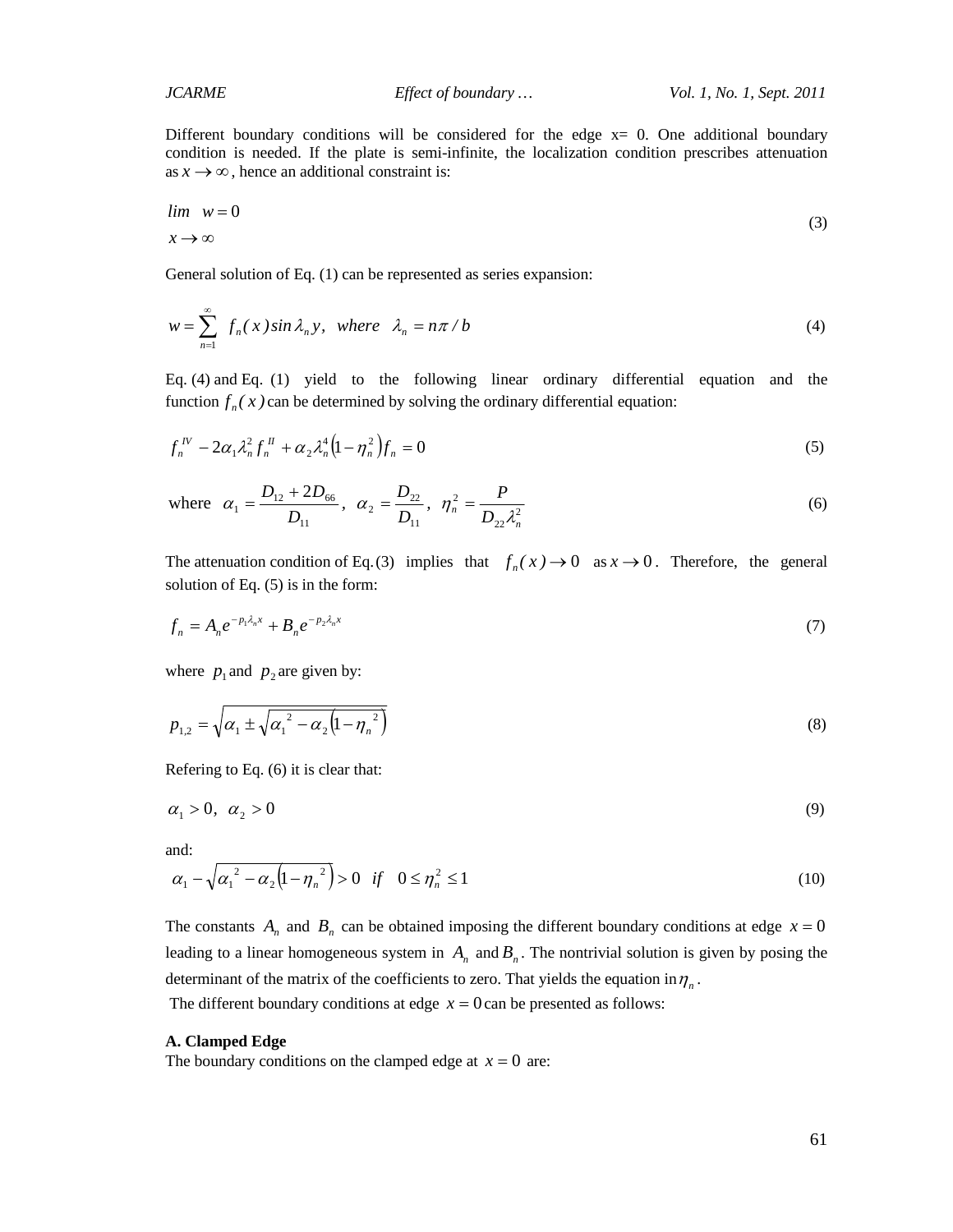$$
w = 0, \ \frac{\partial w}{\partial x} = 0 \qquad at \quad x = 0
$$

Substitution of Eq. (4) into above boundary conditions yields:

$$
f_n = 0, \quad \frac{df_n}{dx} = 0 \qquad at \quad x = 0 \tag{11}
$$

Substitution of Eq. (7) into Eq. (11), results in a set of simultaneous equations with regard to  $A_n$  and  $B_n$  which are obtained as:

$$
\begin{aligned}\nA_n + B_n &= 0 \\
-p_1 A_n - p_2 B_n &= 0\n\end{aligned}\n\Rightarrow p_2 - p_1 = 0
$$

Substitution of Eq. (8) into the above equation results in the following equation:

$$
\eta_n^2 = 1 + \frac{\alpha_1^2}{\alpha_2} > 1\tag{12}
$$

Localized solution doesn't exist, because Eq. (12) doesn't satisfy condition (10).

### **B. Hinged Edge**

The boundary conditions on the hinged edge at  $x = 0$  are:

$$
w = 0, \ \frac{\partial^2 w}{\partial x^2} = 0 \qquad at \ x = 0
$$

Substitution of Eq. (4) into the above boundary conditions yields:

$$
f_n = 0, \quad \frac{d^2 f_n}{dx^2} = 0 \qquad at \quad x = 0 \tag{13}
$$

By substituting Eq. (7) into Eq. (13), a set of simultaneous equations with regard to  $A_n$  and  $B_n$  is obtained as follows:

$$
\begin{aligned}\nA_n + B_n &= 0 \\
-P_1^2 A_n - p_2^2 B_n &= 0\n\end{aligned}\n\right\} \Rightarrow p_2^2 - p_1^2 = 0
$$
\n(14)

By substituting Eq. (8) into the above equation the following equation is obtained:

$$
\eta_n^2 = 1 + \frac{{\alpha_1}^2}{\alpha_2} > 1 \tag{15}
$$

All localized solution doesn't exist, because Eq. (15) doesn't satisfy condition (10).

#### **C. Sliding Contact**

The boundary conditions on the sliding contact edge at  $x = 0$  are: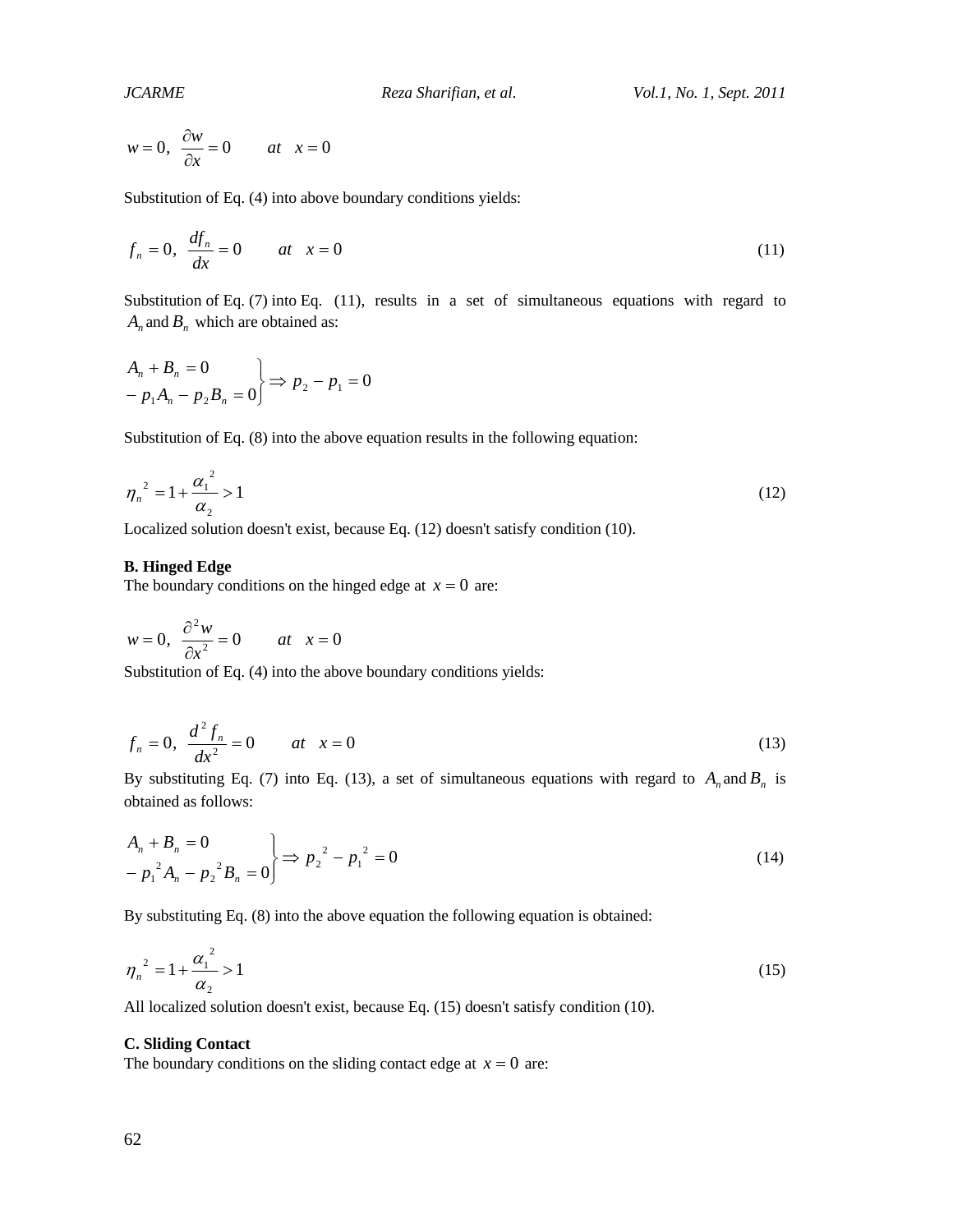$$
\frac{\partial w}{\partial x} = 0, \quad \frac{\partial^3 w}{\partial x^3} = 0 \qquad at \quad x = 0
$$

Substitution of Eq. (4) into above boundary conditions yields:

$$
\frac{df_n}{dx} = 0, \quad \frac{d^3 f_n}{dx^3} = 0 \qquad at \quad x = 0 \tag{16}
$$

Substitution of Eq. (7) into Eq. (16), result in a set of simultaneous equations with regard to  $A_n$  and  $B_n$ which are obtained as:

$$
\left\{\n \begin{aligned}\n p_1 A_n + p_2 B_n &= 0 \\
 p_1^3 A_n + p_2^3 B_n &= 0\n \end{aligned}\n \right\}\n \Rightarrow\n p_1 p_2 (p_2^2 - p_1^2) = 0
$$
\n<sup>(17)</sup>

There are two cases:

1. C. 
$$
p_2^2 - p_1^2 = 0
$$

By substituting Eq. (8) into the above equation the following equation is obtained:

$$
\eta_n^2 = 1 + \frac{{\alpha_1}^2}{\alpha_2} > 1 \tag{18}
$$

All localized solution doesn't exist, because Eq. (18) doesn't satisfy condition (10).

2. C. 
$$
p_1 p_2 = 0
$$

Limiting case (no localization):

$$
p_1 p_2 = 0 \Rightarrow p_2 = 0 \Rightarrow \eta_n^2 = 1 \quad , \quad p_1 = \sqrt{2\alpha_1} \tag{19}
$$

From Eq. (17) and the above equations,  $A_n = 0$ .

Substituting  $A_n = 0$  into (7) the following equation is obtained:  $f_n = B_n$ 

By substation of the above equation into Eq. (4), the following equation is obtained:

$$
w = \sum_{n=1}^{\infty} B_n \sin \lambda_n y \tag{20}
$$

The equation Eq. (20) is a lost of stability by cylindrical surface. From  $\eta_n^2 = 1$ , the minimum of P is obtained as follows: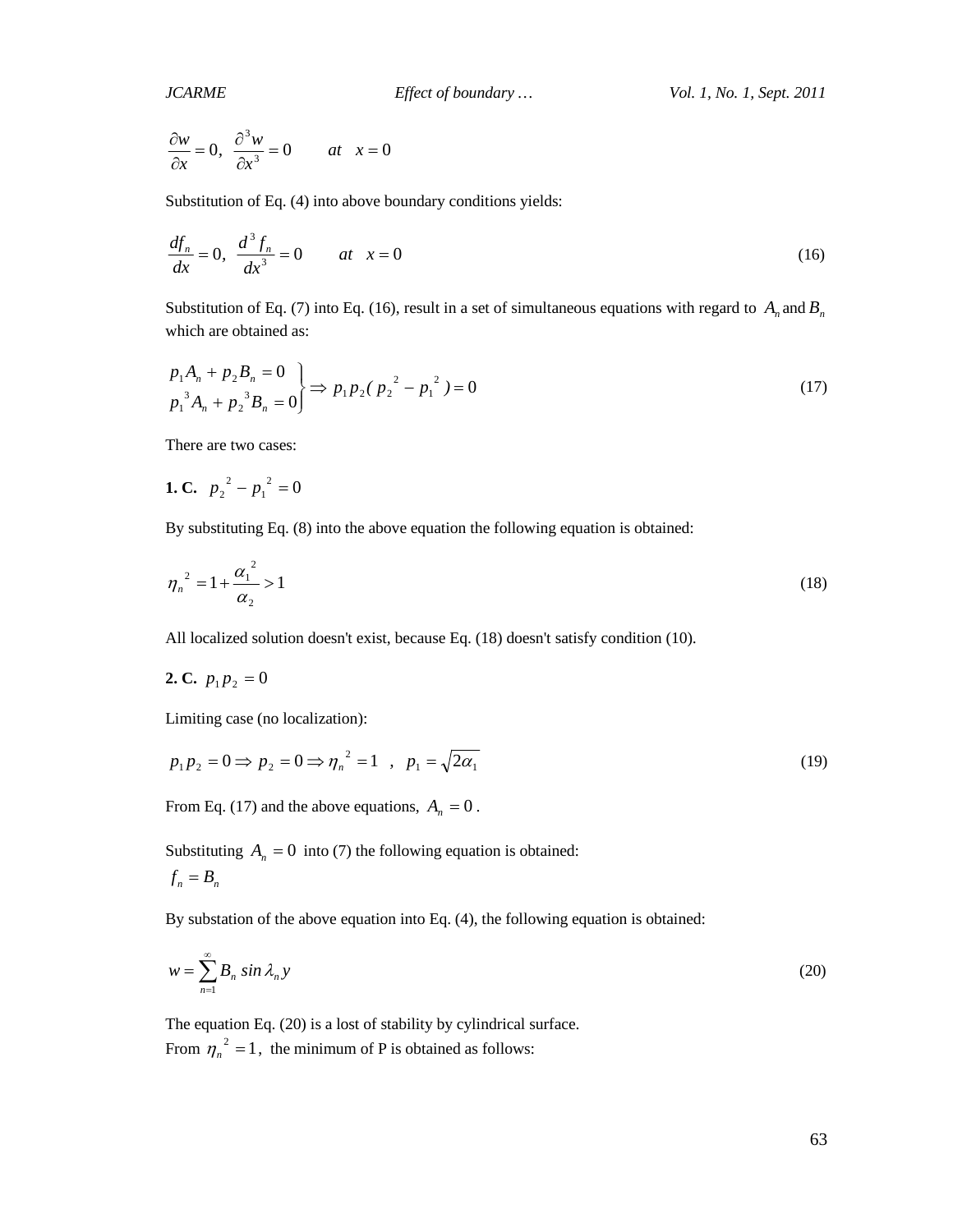$$
p_n \, y_{\text{min}} = \frac{\pi^2 D_{22}}{b^2} \tag{21}
$$

#### **D. Free Edge**

The boundary conditions at the free edge  $x = 0$  are:

$$
M_1 = -(D_{11} \frac{\partial^2 w}{\partial x^2} + D_{12} \frac{\partial^2 w}{\partial y^2}) = 0
$$
  

$$
\tilde{N}_1 = N_1 + 2 \frac{\partial H}{\partial y} = -\frac{\partial}{\partial x} \left[ D_{11} \frac{\partial^2 w}{\partial x^2} + (D_{12} + 4D_{66}) \frac{\partial^2 w}{\partial y^2} \right] = 0
$$
\n(22)

where  $M_1$  arises from distribution of in-plane normal stress  $\sigma_x$  and the twisting moment *H* and shear forces per unit length,  $N_1$  arises from the shear stress in the plate and  $\tilde{N}_1$  is reaction force along the edge  $x = 0$ .

Substitution of Eq. (4) into boundary conditions (22) yields:

$$
\frac{d^2 f_n}{dx^2} - \alpha_3 \lambda_n^2 f_n = 0
$$
\n
$$
\frac{d^3 f_n}{dx^3} - (\alpha_3 + 2\alpha_2) \lambda_n^2 \frac{df_n}{dx} = 0
$$
\n(23)

Some new notations are introduced as follows:

$$
\alpha_3 = \frac{D_{12}}{D_{11}} \quad , \quad \alpha_4 = \frac{2D_{66}}{D_{11}} \Rightarrow \alpha_1 = \alpha_3 + \alpha_4 \tag{24}
$$

where  $\alpha_2, \alpha_3, \alpha_4$  are three independent constants.

By using Eq. (6), Eq. (24) and substitution of Eq. (7) into Eq. (23), a set of simultaneous equations with regard to  $A_n$  and  $B_n$  are obtained as follows:

$$
\begin{aligned}\n &\left(p_1^2 - \alpha_3\right)A_n + \left(p_2^2 - \alpha_3\right)B_n = 0 \\
 &\left(p_1\left(p_1^2 - \alpha_3 - 2\alpha_4\right)A_n + p_2\left(p_2^2 - \alpha_3 - 2\alpha_4\right)B_n = 0\right]\n \end{aligned}\n \tag{25}
$$

The condition that the determinant  $\Delta = 0$  yields the characteristic equation as follows:

$$
\Delta = p_2 (p_1^2 - \alpha_3) (p_2^2 - \alpha_3 - 2\alpha_4) - p_1 (p_2^2 - \alpha_3) (p_1^2 - \alpha_3 - 2\alpha_4) = 0
$$
\n(26)

Instead of Eq. (26) it is possible to write:

$$
(p_2 - p_1)M(\eta) = 0 \tag{27}
$$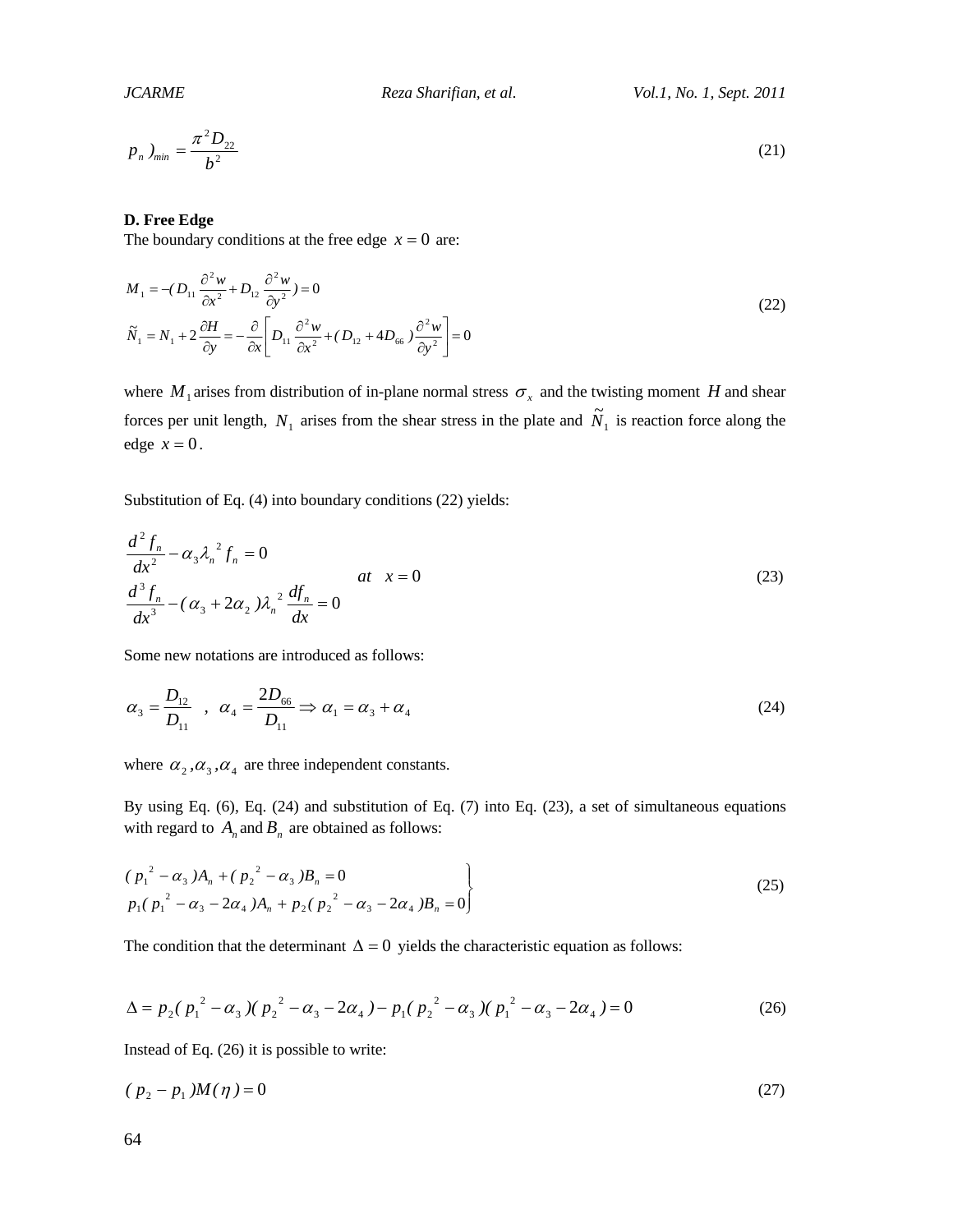where

$$
M(\eta) = p_1^2 p_2^2 + 2\alpha_4 p_1 p_2 - \alpha_3 (p_1^2 + p_2^2) + \alpha_3 (\alpha_3 + 2\alpha_4)
$$
\n(28)

Using the following equations:

$$
p_1^2 + p_2^2 = 2\alpha_1 \quad , \quad \alpha_1 = \alpha_3 + \alpha_4 \tag{29}
$$

Eq. (28) can be written as:

$$
M(\eta) = p_1^2 p_2^2 + 2\alpha_4 p_1 p_2 - \alpha_3^2 \tag{30}
$$

From Eq. (27) there are two cases as follows:

# **1. D.**  $p_2 - p_1 = 0$

By the substitution of Eq. (8) into the above equation the following equation is obtained:

$$
\eta_n^2 = 1 + \frac{\alpha_1^2}{\alpha_2} > 1\tag{31}
$$

Localized solution doesn't exist, because Eq. (31) doesn't satisfy condition (10).

**2. D.** 
$$
M(\eta) = 0
$$
 (32)

In the first limiting case  $\eta_n \to 1 \Rightarrow p_1 = \sqrt{2\alpha_1}$ ,  $p_2 = 0$ 

From Eq. (30) the following equation is obtained:

$$
M(1) = -\alpha_3^2 < 0\tag{33}
$$

In the second limiting case  $\eta_n \to 0 \implies p_1 p_2 = \sqrt{\alpha_2}$ 

From Eq. (30) the following equation is obtained:

$$
M(0) = \alpha_2 + 2\alpha_4 \sqrt{\alpha_2} - \alpha_3^2 \tag{34}
$$

$$
\alpha_2 + 2\alpha_4 \sqrt{\alpha_2} - \alpha_3^2 > 0 \tag{35}
$$

Condition (35) is sufficient for the existence of the real root of Eq. (32) in the following interval:

$$
0<\eta_n<1
$$

From Eq. (30) and Eq. (34) the following equation is obtained:

$$
p_1 p_2 = -\alpha_4 \pm \sqrt{\alpha_4^2 + \alpha_3^2} \tag{36}
$$

65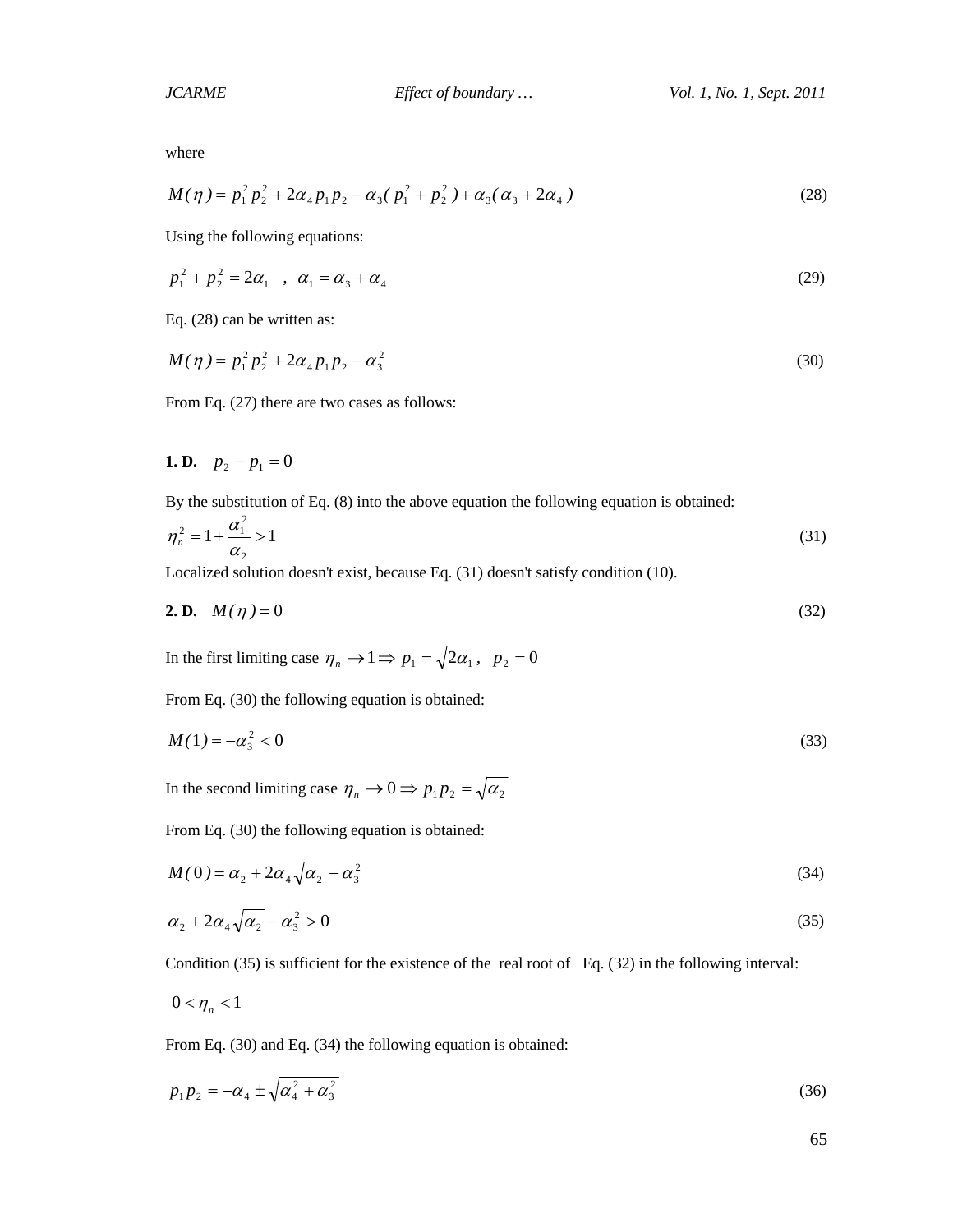From Eq. (8) the following equation is obtained:

$$
p_1 p_2 = \sqrt{\alpha_2 (1 - \eta_n^2)}\tag{37}
$$

From Eq. (36) and Eq. (37) the following equation is obtained:

$$
\eta_n^2 = 1 - \alpha_2^{-1} (2\alpha_4^2 + \alpha_3^2 \pm 2\alpha_4 \sqrt{\alpha_4^2 + \alpha_3^2})
$$
\n(38)

When condition (35) is not satisfied, there is no root or there are two roots.

For more perspective, two types' of orthotropic materials are considered. Using Eq. (38) and obtaining  $\alpha_1, \alpha_2, \alpha_3, \alpha_4$ , the values of  $\eta$  are provided. Then  $M(\eta)$  which is monotonous in the interval  $0 < \eta < 1$  for each material is plotted in Fig. (2) and Fig. (3).

## **1. Plywood**

| $E_{11} = 1.2x10^5$ kg / cm <sup>2</sup>  | $\alpha_1 = 0.18737$ |
|-------------------------------------------|----------------------|
| $E_{22} = 0.6x10^5$ kg / cm <sup>2</sup>  | $\alpha_2 = 0.50704$ |
| $G_{12} = 0.07x10^5$ kg / cm <sup>2</sup> | $\alpha_{3} = 0.071$ |
| $V_{12} = 0.071$                          | $\alpha_4 = 0.11637$ |
| $V_{21} = 0.036$                          |                      |

$$
\eta_{1,2} = \pm 0.93492
$$

$$
\eta_{3,4} = \pm 0.99961
$$



Fig. 2.  $M(\eta)$  versus the  $\eta$  of the Plywood material.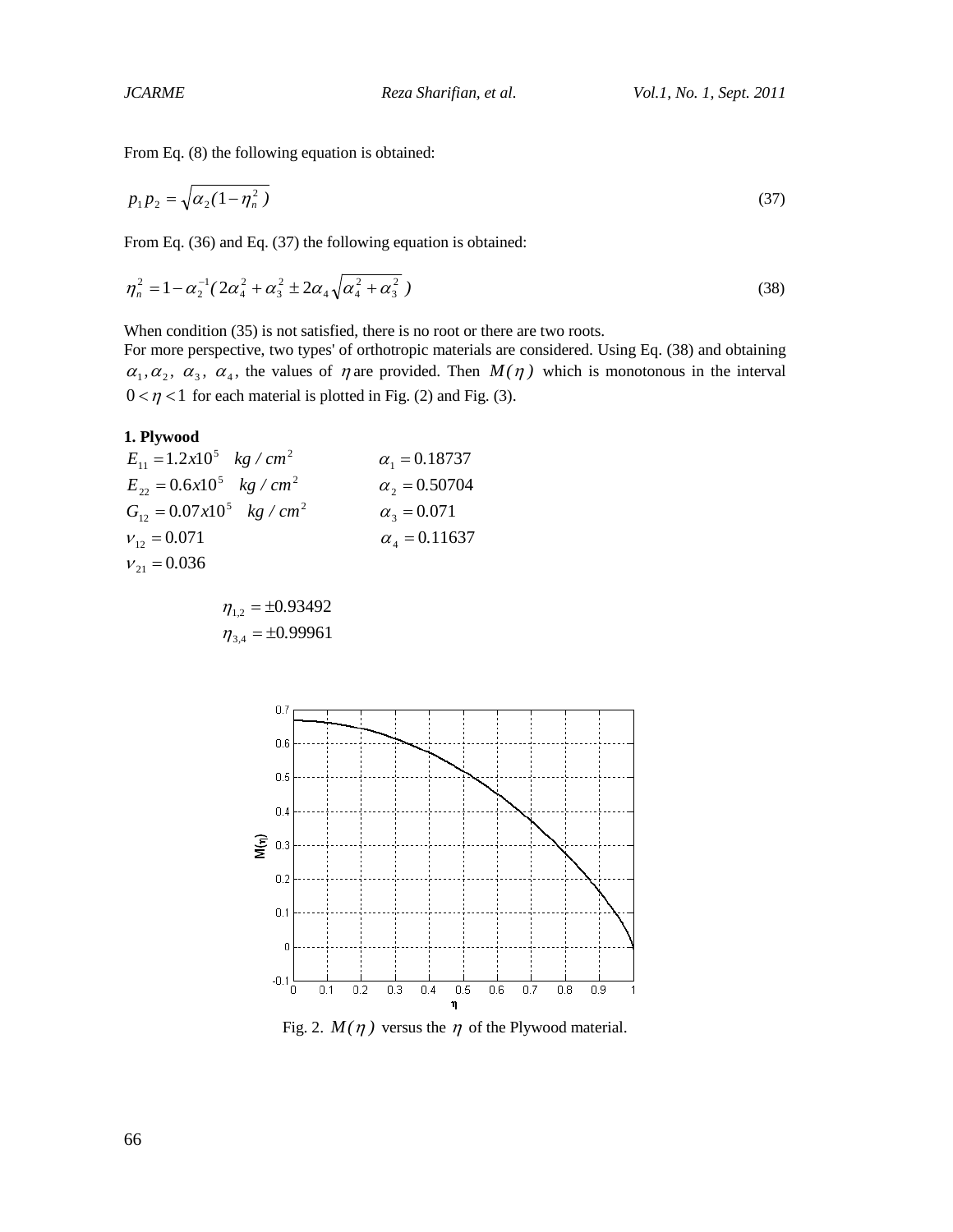**2. Carbon/Epoxy Unidirectional Prepreg T300/5208**

| $E_{11} = 181$ $GPa = 18.46x10^5$ kg/cm <sup>2</sup>          | $\alpha_1 = 0.35885$ |
|---------------------------------------------------------------|----------------------|
| $E_{22} = 10.3$ GPa = 1.05x10 <sup>5</sup> kg/cm <sup>2</sup> | $\alpha_2 = 0.05689$ |
| $G_{12} = 7.17$ $GPa = 0.731x10^5$ $kg/cm^2$                  | $\alpha_{3} = 0.28$  |
| $V_{12} = 0.28$                                               | $\alpha_4 = 0.07884$ |
| $V_{21} = 0.01593$                                            |                      |

 $\eta_{1,2} = \pm (7.2524 \times 10^{-17} + i1.1846)$  $\eta_{34} = \pm 0.45792$ 



Fig. 3.  $M(\eta)$  versus the  $\eta$  of the Carbon/Epoxy T300/5208 material.

#### **CONCLUSIONS**

In this paper, localized instability of a thin elastic orthotropic semi-infinite plate has been analyzed. Several conclusions can be summarized as follows:

-In clamped edge conditions localized solution doesn't exist.

-In hinged edge conditions localized solution doesn't exist.

-In sliding contact conditions there are two cases, in one case localized solution doesn't exist and in the other case the equation of loss of stability by cylindrical surface is obtained.

-In free edge there are two cases, in one case localized solution doesn't exist and in the other case real roots are obtained.

### **ACKNOWLEDGMENT**

The authors would like to acknowledge the cooperation of Mechanics Department of Hadid Arak Training Center of Applied Science and Technology affiliated with the University of Applied Science and Technology Arak-Iran and Yerevan State University, Armenia.